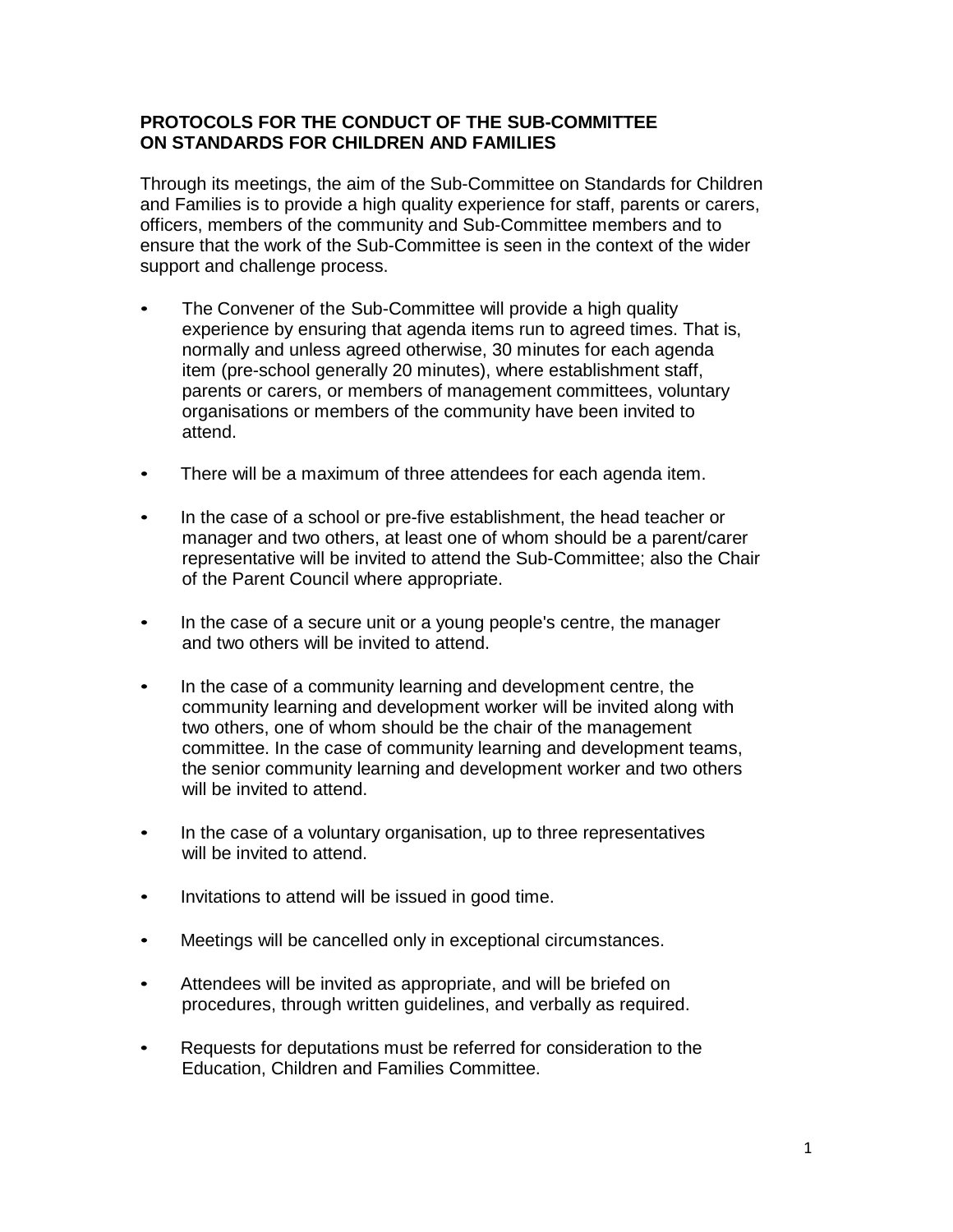- On arrival, visitors will be met, shown to a suitable waiting area and given information on how long they can expect to wait.
- The setting of the Sub-Committee will be organised to ensure that it is as welcoming as possible.
- Following introduction, the council official will summarise the strengths and areas for development within the report. The invitees will be invited to speak briefly to the report, focusing on sharing their plans for improvement and also describing the experience of inspection/review. Any local elected member(s) in attendance will also be invited to express his or her own views.
- The Chair will then invite questions from members of the Sub-Committee, based on the contents of the report and the comments of invited guests. The aim throughout will be to maintain a focused and high quality dialogue about the process and the contents of the report being presented, carried out in the context of support and challenge.
- Any issues raised from the report during the meeting which require further action will be highlighted and action agreed.
- Finally, the chair will draw the item to a conclusion, provide an appropriate summing up, and thanks to all those involved in the process.
- Following the meeting, appropriate letters will be issued to head teachers or managers summarising the conclusions of the meeting and highlighting positive aspects of the report/review.
- The Sub-Committee may request additional follow-up reports.
- The Sub-Committee minutes will normally be submitted to the next scheduled Sub-Committee meeting for approval. A decision requiring a major change in policy, or the allocation of additional (unbudgeted) funding, will be referred to the Education, Children and Families Committee for approval.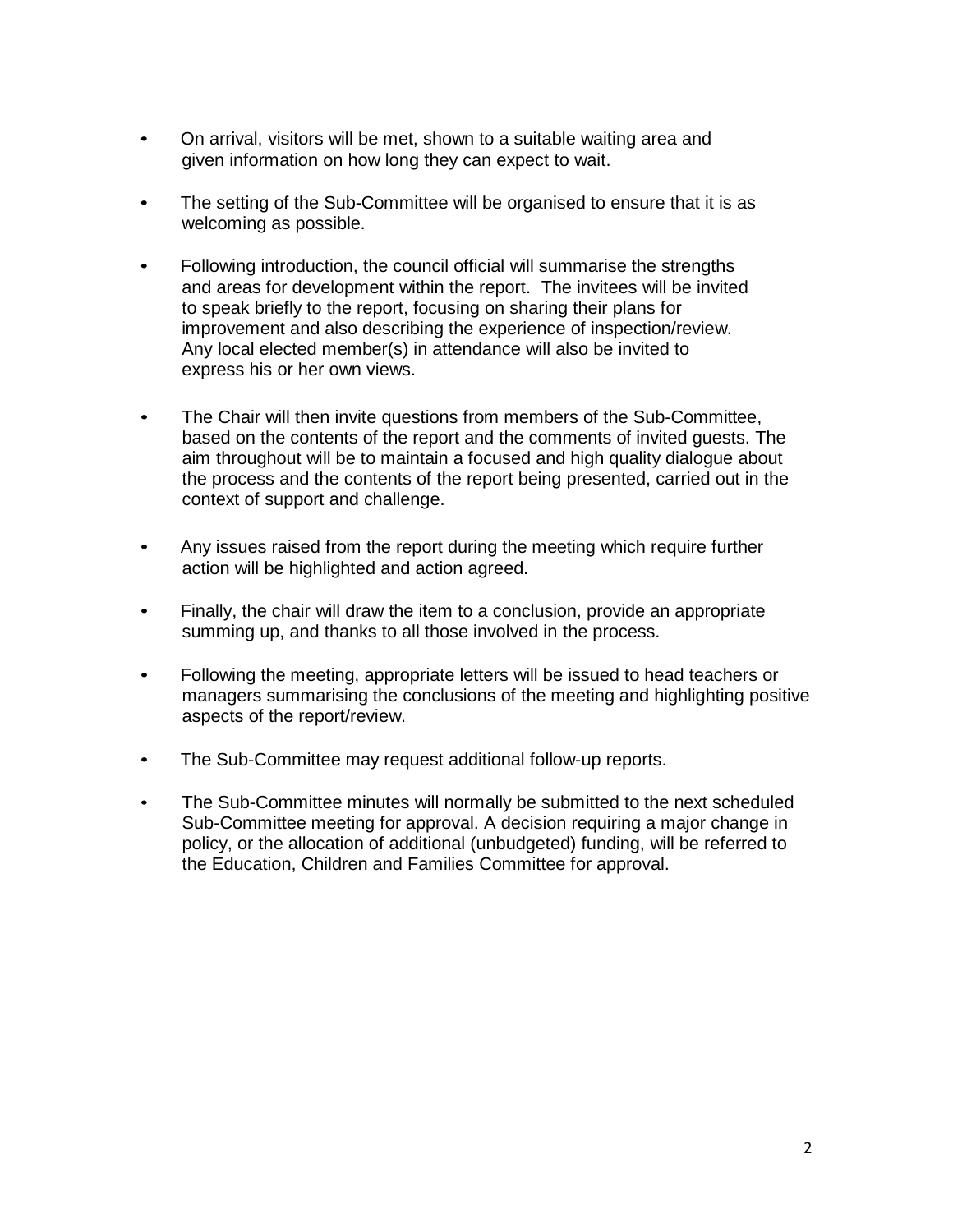## **Additional Information on Education Scotland/HMIE visits.**

HMIE is now part of Education Scotland. Education Scotland schedule a series of visits to schools and establishments each academic session. As schools continue to improve self-evaluation (ie. knowing themselves well and having greater capacity for improvement) the need for external review has been reduced. Education Scotland have therefore moved to a more proportionate approach. Previously schools were inspected as part of the generational cycle which for primary schools was every 7 years and for secondary schools every 6 years. This is no longer the case and the number of inspections being undertaken over an academic session has been reduced.

Currently, the City of Edinburgh Quality Improvement team undertake a follow through visit led by Quality Improvement staff which results in a report within 2 years of the initial Education Scotland inspection. If Education Scotland do not disengage from the school following inspection but plan to return either within 1 or 2 years, this would replace the follow through report by the local authority.

Local authority follow through reports are brought to the education, children and families standards sub-committee however the attendance of the Headteacher is not required unless an elected member wishes to specifically request the attendance of the Headteacher.

# **Education Scotland reports**

These are now in letter form and in parent friendly language. They are structured under 3 main questions;

- How well do children/young people learn and achieve?
- How well does the school support children/young people to develop and learn?
- How well does the school improve the quality of its work?

In addition, the school receive evaluation grades on a 6 point scale for **5 quality indicators**:

- 1.1 Improvements in performance
- 2.1 Learners' experiences
- 5.3 Meeting learners' needs
- 5.1 Curriculum
- 5.9 Self-evaluation

In primary schools where they have a nursery provision, there will be separate evaluations for nursery for 1.1, 2.1 and 5.3